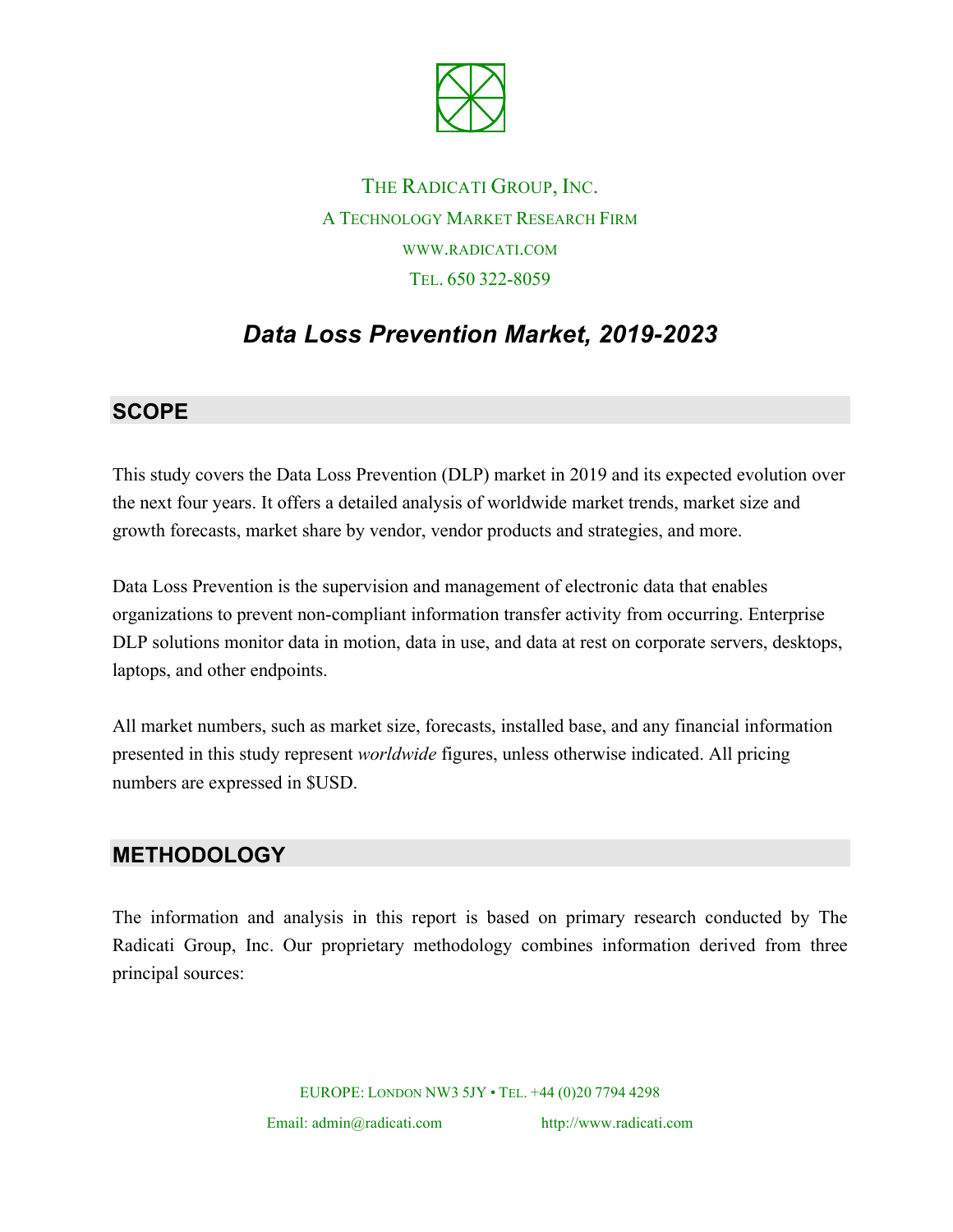- a. Our Worldwide Database which tracks user population, seat count, enterprise adoption and IT use from 1993 onwards.
- b. Surveys conducted on an on-going basis in all market areas which we cover.
- c. Market share, revenue, sales and customer demand information derived from vendor briefings.

Forecasts are based on historical information as well as our in-depth knowledge of market conditions and how we believe markets will evolve over time.

Finally, secondary research sources have also been used, where appropriate, to cross-check all the information we collect. These include company annual reports and other financial disclosures, industry trade association material, published government statistics and other published sources.

Our research processes and methodologies are proprietary and confidential.

## **EXECUTIVE SUMMARY**

- Data Loss Prevention (DLP) solutions are data supervision and management solutions that enable organizations to prevent non-compliant information sharing. DLP solutions monitor data in an organization in accordance with policies created to block, quarantine, warn, encrypt, and perform other actions that maintain the integrity and security of data. These solutions serve to protect data at rest, data in use, and data in motion.
- DLP solutions enable organizations to better understand their data and adequately protect sensitive data from external or internal threats:
	- o *External threats* to data exist in a myriad of forms via advanced persistent threats (APT), espionage, and other methods that try to gain unauthorized access to data. With a proper DLP solution in place, organizations can better understand where confidential data lies and take necessary precautions, such as encrypting or moving confidential data, to avoid unauthorized access.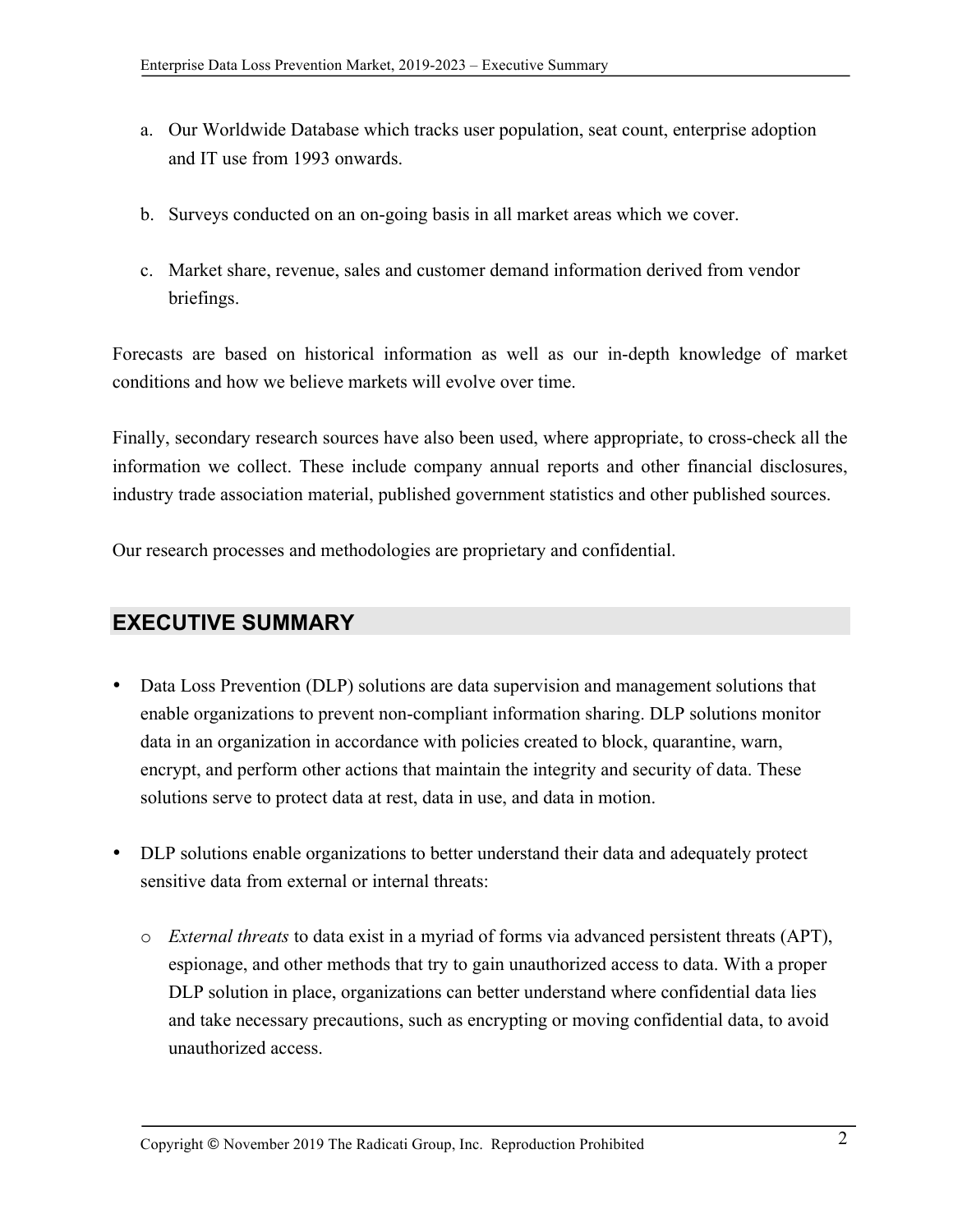- o *Internal threats* can actually pose greater dangers to organizations due to insiders' easy access to data. Internal leaks can be malicious, such as a disgruntled worker copying sensitive data to a flash drive, or they can result from negligence due to an honest mistake, such as an employee sending a customer list to a business partner that shouldn't have access to it. Protection from external and internal threats, are the most common reasons for deploying a DLP solution.
- We distinguish between three types of DLP solutions:
	- o *Full DLP solutions* are "content-aware" and protect data in use, data at rest, and data in motion.
	- o *Channel DLP solutions* typically enforce policies on a specific type of data (e.g. email). Some Channel DLP solutions are content-aware, but most rely only on keyword blocking.
	- o *DLP-Lite solutions* are add-ons to other enterprise solutions (e.g. Compliance and Data Governance) and may or may not be content-aware.
- This report deals only with Full DLP solutions, as defined above. Channel DLP and DLP-Lite solutions are not covered as they are usually purchased as a component of a broader security or data retention solution (e.g. Email, Compliance and Data Governance, or other).
- The worldwide revenue for enterprise DLP solutions is expected to grow from \$1.2 billion in 2019, to nearly \$2.3 billion by 2023.